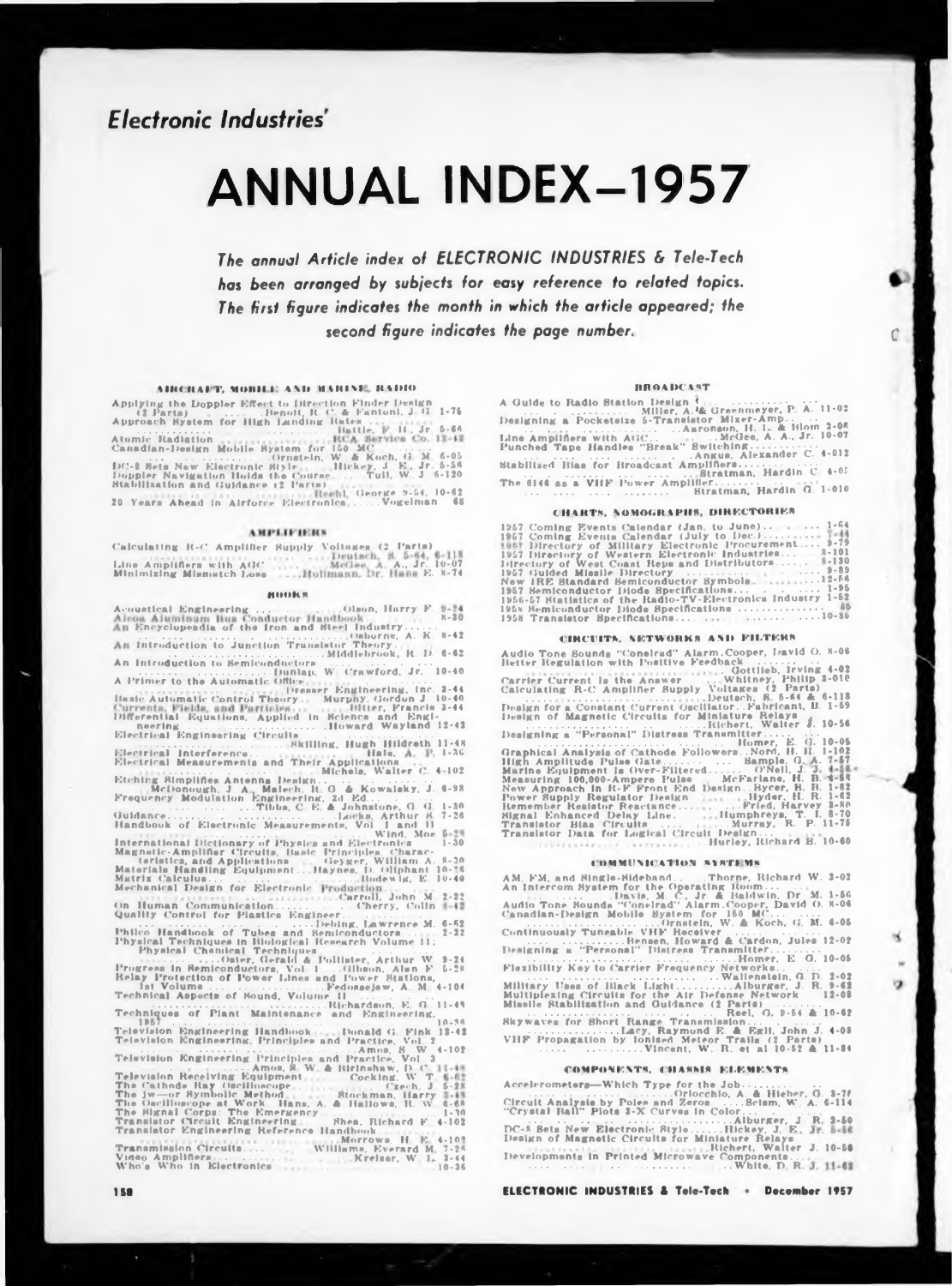## **Electronic Industries**

# **ANNUAL INDEX-1957**

The annual Article index of ELECTRONIC INDUSTRIES & Tele-Tech has been arranged by subjects for easy reference to related topics. The first figure indicates the month in which the article appeared; the second figure indicates the page number.

#### АНЕСКАРТ, МОНИЛ: АND МАВИМЕ, ВАНЮ

**ADECITAT T, MOBEL AND MARINE RADIO (APPLYING THE DOPPLET CONDUCTS)**<br>
Applying the Doppler Effect to Direction Finder.<br> **Approach System for High Landing Ration.** Hence,  $\frac{11}{11}$ , Jr. 5-66<br>
Atomic Radiation Hobile Ryst

#### **AMPLIFIERS**

#### **RUDERS**

Acoustical Engineering<br>
Alcoa Alumnianus Conductor Handbook<br>
Also Alumnianus Conductor Handbook<br>
Alumnianus Conduction (1994)<br>
Alumnianus Conduction Translation Translation Theory<br>
Middlebrook, R. D. 6-62 An Introduction to Semiconductors

An Introduction to Semiconductors<br>
A Primer to the Automatic Office,<br>
A Primer to the Automatic Office,<br>
Theory. Murphy, Gordon J. 10-40<br>
Inste Automatic Control Theory. Murphy, Gordon J. 10-40<br>
Differential Equations, App 

Electrical Measurements and Their Application Walter C. 4-102<br>
Electrical Measurements and Their A.<br>
Melonough, J. A. Malech, R. O. & Kowalsky, J. 4-98<br>
Frequency Modulation Engineering, 2d Ed...<br>
Tibba, C. E. A. Johnston

Quality Control for Finality and September 2.22<br>
Philips, Lawrence M. 6-62<br>
Physical Techniques in Biological Research Volume 11:<br>
Physical Chenical Techniques in Biological Research Volume 11:<br>
Physical Chenical Techniqu

Techniques of Plant Maintenance and Engineering,  $18.5$ <br>
Television Engineering Handbook ... Donald G. Fink 13-42<br>
Television Engineering Handbook ... Amon. 8, W 4-102<br>
Television Engineering Principles and Practice, Vol.

#### **BROADCAST**

Biratman, Hardin C 4-05 The 6146 as a VIIF Power Amplifier Stratman, Hardin G. 1-010

#### **CHARTS, NONOGRAPHS, DIRECTORIES**

| 1957 Coming Events Calendar (Jan. to June) 1-64              |
|--------------------------------------------------------------|
|                                                              |
| 1957 Directory of Military Electronic Procurement 9-79       |
| 1957 Directory of Western Electronic Industries 8-101        |
| Directory of West Coast Reps and Distributors 8-130          |
|                                                              |
| New IRE Standard Semiconductor Symbols. 12-56                |
| 1957 Hemiconductor Diode Bpecifications 1-95                 |
| 1956-57 Statistics of the Radio-TV-Electronics industry 1-52 |
|                                                              |
|                                                              |

#### CIRCUITS, NETWORKS AND FILTERS

#### COMMUNICATION SYSTEMS

COMMUNICATION SYMPENS<br>
AM. FM. and Single-Bideband.......Thorne, Richard W. 3-02<br>
An Intercom System for the Operating Room...<br>
David Conelrad'' Alarm.Cooper, David O. 8-06<br>
Audio Tone Sounda "Conelrad" Alarm.Cooper, David Skywaves for Short Range Transmission...<br>VHF Propagation by Ionised R. & Egil, John J. 4-08<br>VHF Propagation by Ionised Meteor Trails (2 Parts)<br>Vincent, W. R. et al 10-52 & 11-84 COMPONENTS, CHASSES ELEMENTS

COMPONENTS, UTIANISM CONCIDENTS, CONSIDERATION (CONTROL)<br>Cristian Ball" Plots 3-N Cristian Control Control Control Control Control Control Control Control Control Control Control Control Control Control Control Control Con 

ELECTRONIC INDUSTRIES & Tele-Tech . December 1957

 $\mathcal{C}$ 

×

o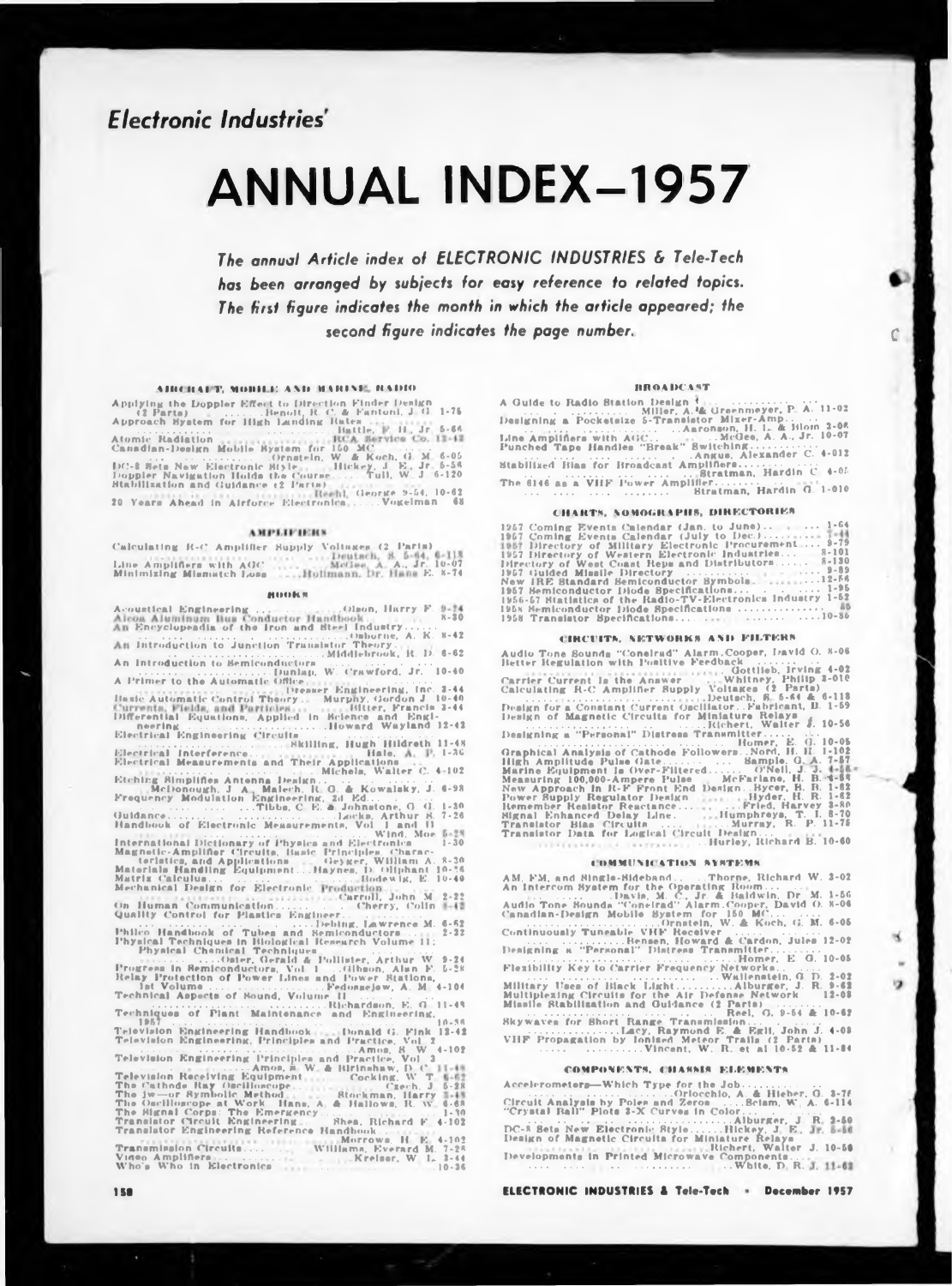Evaluating Base Materials for Printed Capacitors.....

| Germanium Rectifiers as Electronic Components.                            |          |
|---------------------------------------------------------------------------|----------|
| The D. Hammer Cataldo, Jon. T. 8-61                                       |          |
|                                                                           |          |
| Insulate with Vacuum  Ross, H.C. 6-103                                    |          |
| Low Resistance Thermistors as Ultra-Cold Thermom-                         |          |
|                                                                           |          |
|                                                                           |          |
|                                                                           |          |
| $\ldots$ $\ldots$ $\ldots$ $\ldots$ Wong Dr. T. P. & Kubiling, E. T. 7-62 |          |
|                                                                           |          |
| New Grids Improve Lead-Acid CellsStrauss, Dr. H. J.                       | $7 - 39$ |
| New Horizons for Battery Power  Look, A. E.                               | $7 - 34$ |
| Report on Silicon Bolar Cells  Prince, Dr. M. B.                          | $3 - 60$ |
| Shock Design Crode, C. E. 5-62                                            |          |
| Scream of a Jet-In a Six Inch Test Cell $\ldots \ldots \ldots$            |          |
| Janohson, R. H. 2-63                                                      |          |
| Signal Enhanced Delay Line Humphreys, T. J. 8-70                          |          |
| Temperature Measuremets Near Absolute Zero                                |          |
|                                                                           |          |
| Thermistor Checks Tube Exhausting                                         |          |
| Korner, R. L. & Rieger, G. N. 1-60                                        |          |
| Unique Properties of the 4-Layer Dinde                                    |          |
| Bhockley, Dr. William 8-58                                                |          |
|                                                                           |          |
|                                                                           |          |

#### **COMPETERS**

A Unique Approach to Computer Versatility<br>Michelia, L. S. 10-72

Gabelman, L. J. 6-116

#### **CONVENTIONS AND MEETINGS**

| Electronic Spotlight on WESCON-Aug. 20  3-64        |  |  |  |  |  |  |  |
|-----------------------------------------------------|--|--|--|--|--|--|--|
| IRE Avionic Show at Dayton, May 12-15  5-70         |  |  |  |  |  |  |  |
| Preview of the National Electronics Conference10-69 |  |  |  |  |  |  |  |
|                                                     |  |  |  |  |  |  |  |
| See These Products at IRE 3-69 & 4-66               |  |  |  |  |  |  |  |
|                                                     |  |  |  |  |  |  |  |

#### **CUES FOR BROADCASTERS**

| Carrier-off AlarmStratmoen. Albert 5-012.             |  |
|-------------------------------------------------------|--|
| Conelrad Alert Alarm Bartol, Frank W. 3-012           |  |
|                                                       |  |
| Electronic Gain-Rider Amplifier. Houston, R. S. 9-010 |  |
| The the Air" Warning Emerson, Wm. H. 11-010           |  |
| Pat him. Elimination  Cruise, James J., Jr. 2-08      |  |
|                                                       |  |

#### Walstennnee, Testing

| CB-100 Switch Replacement Eckels. Richard H. 4-020. |
|-----------------------------------------------------|
| Checking Prequency DeviationKeller, J. W. 12-012    |
| Co-ax Molature Removal Smith, Charles T. 8-012      |
| Fixed Vacuum Condensers Woods, George S. 5-012      |
|                                                     |
| Generator Ventilation Wheatley, Donald M. 1-016     |
| Patch Cord Holder   Andrews, Jack C 2-08            |
|                                                     |

#### Miscellaneous

Circuita

| Announcer Earphones  Dunnicliff, John D. 11-016          |
|----------------------------------------------------------|
| Cuelng Pota    Tucker, Ernest R-08                       |
| Electronic Gain-Rider Amplifier  Houston, It. 8. 9-010   |
| Finishing Chassis and Rack Panels Lovell, Henry C. 8-010 |
| Jeeping Blits, Stan & Roos. Ed 4-019                     |
|                                                          |
| "Off-the-Air" Warning  Emerson, Wm H. 11-010             |
| Rack Ret-Up   Dudas, Ram 8-010                           |
| Switch Contacts Stewart, R. J. 12-012                    |
|                                                          |
| Time-Tone    Howell, Ed 6-010                            |
| Two-Man TV Stanley, Stephen J. 5-012                     |

#### Recorders, Playbacks

| Erase Protection Houston, R. S. 12-012         |  |
|------------------------------------------------|--|
| Playback System Thornton, Jack 8-010           |  |
|                                                |  |
| Reel Fastener ModificationBaird. R. E. 11-010. |  |
| Tape Cueing Rupard, Nels 8-68                  |  |

#### **Blomato**

Ω

| Checking Remote LinesBowman, Richard 6-010      |  |
|-------------------------------------------------|--|
| Disc Jockey RemoteRradlev, W. H. 1-016          |  |
| Line Switching RelayCrocker, George E. 7-012    |  |
|                                                 |  |
| Multiple Mike ExtensionsHouston, R. S. 10-08    |  |
| Remote Channel Control Brienen, Donald A. 8-010 |  |
|                                                 |  |
|                                                 |  |

#### **Turntables**

One Record<br>Mechanical Recorder Dubbing. 

**EDITORIALS** 

| $\sim$ Electronic industries in 1958, , |          |
|-----------------------------------------|----------|
| Computer "Broadboards": SIC. Now?       | $6 - 97$ |
| Divide and Conquer: Jr. Scientista.     | 10.0     |

ELECTRONIC INDUSTRIES & Tele-Tech + December 1957

 $3 - 57$  $4 - 61$ ers<br>
WESCON 1957; Blandardine Wired-TV<br>
Western Electronic Industries in 1957.<br>
Western Electronic Industries in 1957.

#### **GEORGIORAE**

Applying the Doppler Effect to Direction Finder Der algn (2 Parts). Fantoni, J. A. & Benoit, R. C. 1-75 & 2-66<br>Audio Transformer Design Short Cuta...Hensey, R. T. 2-60<br>Cooling Robot Brains................................. **EXECUTE IN A POSTAGE OF A PARTICULAR CONSTRAINS CO. S. 3-72<br>
BEAD AT A POWER-HOWEV AND REVENUES ON A PARTICULAR AT A PARTICULAR AND A POWER-POWER-POWER-POWER-POWER TO THE RESIDENT OF THE BUCKLE THE ELECTION COMPUTER SURF** The New E.E. Looks at Industry Oldacre, M. B. et al. 11-108<br>
The New E.E. Looks at Industry Oldacre, M. B. et al. 11-108<br>
Ultranonica-The New Electronic Art (2 Parts)<br>
Unique Properties of the 4-layer Diode.<br>
What Electron

#### INSTRUMENTS, MEASUREMENTS, TEST METHODS

A Magnetonicity (Moreonto, A. & Hieber, G. 3-75)<br>A Magnetonicity (Moom, Dr. A. L. & Johnson, L. E. 8-76)<br>Avalanche Plow Line Analysis............Hurley, R. H. 6-101<br>Circuit Analysis by Poles and Zeros.....................

In Portable Test Equipment Portable?...Wasson, H. M. 2-54<br>Measuring Transistor Power Gain at High Prequencies<br>Metallurgical Aspects of Resistance....Coffey, W. N. 10-66

Metallurgical Aspects of Resistance Coffey, W. N. 10-66<br>New York, Dr. T. P. & Kubilins, P. T. 7-52<br>New York, Resistance Corporation Communication<br>"Pepperpot" Tube Checks Yoke Linearity. 

#### **MICROWAVES**

Designing Low-Noise Microwave Receivers (2 Parts)<br>Developments in Printed Microwave Components ... 1.1-54<br>Duplexer for Sweep-Frequency Pulse Transmitters....<br>Duplexer for Sweep-Frequency Pulse Transmitters.....<br>Development .Dunn, D. A. 11-47